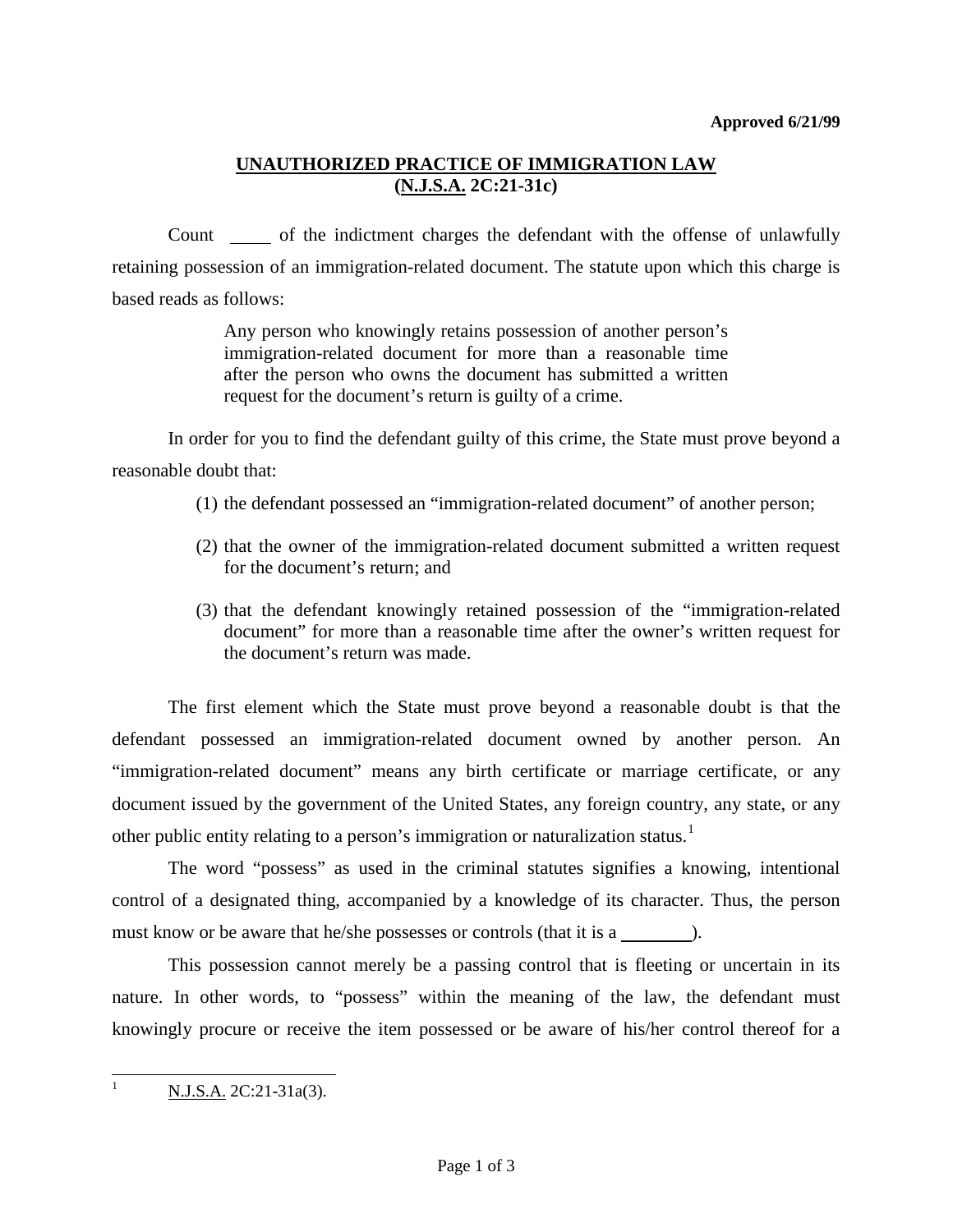#### **UNAUTHORIZED PRACTICE OF IMMIGRATION LAW (N.J.S.A. 2C:21-31c)**

sufficient period of time to have been able to relinquish control if he/she chose to do so.

A person acts knowingly with respect to the nature of his/her conduct or the attendant circumstances if he/she is aware that his/her conduct is of that nature, or that such circumstances exist, or he/she is aware of a high probability of their existence. A person acts knowingly with respect to a result of his/her conduct if he/she is aware that it is practically certain that his/her conduct will cause such a result.

Knowledge is a condition of the mind which cannot be seen and can only be determined by inferences from conduct, words or acts. A state of mind is rarely susceptible of direct proof, but must ordinarily be inferred from the facts. Therefore, it is not necessary, members of the jury, that the State produce witnesses to testify that an accused said he/she had a certain state of mind when he/she engaged in a particular act. It is within your power to find that such proof has been furnished beyond a reasonable doubt by inference which may arise from the nature of his/her acts and his/her conduct, and from all he/she said and did at the particular time and place, and from all of the surrounding circumstances.

A person may possess \_\_\_\_\_\_\_\_ (an item) even though it was not physically on his/her person at the time of the arrest if the person had in fact, at some time prior to his/her arrest, had control over it.

When we speak of possession, we mean a conscious, knowing possession. The law recognizes two kinds of possession: they are actual and constructive possession.

### **ACTUAL POSSESSION**

A person is in actual possession of a particular article or thing when he/she knows what it is, that is, the person has knowledge of its character and knowingly has it on his/her person at a given time.

### **CONSTRUCTIVE POSSESSION**

The law recognizes that possession may be constructive instead of actual. A person who, with knowledge of its character, knowingly has direct physical control over a thing, at a given time, is in actual possession of it. Constructive possession means possession in which the person does not physically have the property, but although not physically on one's person, he/she is